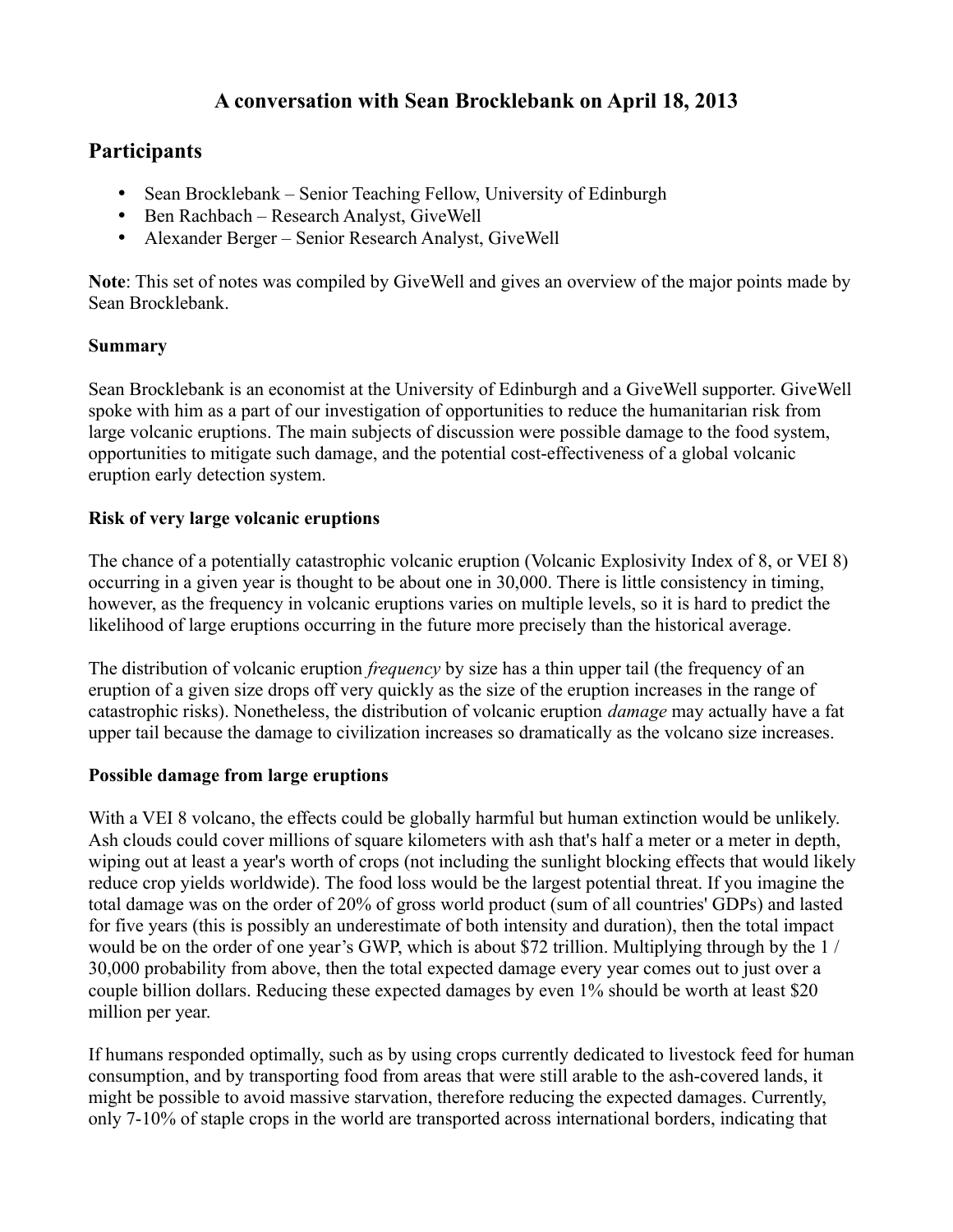getting food from parts of the world that have stored or are still producing food to barren areas might be very difficult. Additionally, the likelihood of this response from a geo-political perspective is unclear.

For a massive flood basalt eruption such as the Deccan Traps (about 65 million years ago, mya) and Siberian Traps (250mya), the damage could be far more extensive. Those eruptions may have led to the extinction of a large portion of all species living at the time. A similar flood basalt eruption today would destroy human civilization and could possibly cause human extinction. Since the events are so rare in earth's history (on the order of once every billion years), and since a flood basalt eruption would almost be impossible to prepare for, it doesn't seem very helpful to worry about this type of eruption.

### **Mitigating damage from large eruptions**

Large volcanic eruptions can't be stopped with current or easily foreseeable technology. Perhaps the best strategy for damage mitigation is to first get better at detecting pending eruptions, and then if we get a few years' warning on a massive eruption, turn attention toward how to prepare.

#### *Monitoring*

While we can't currently predict medium-size eruptions (of the type that happen every few years), there are reasons to expect that we might be able to detect VEI 8 eruptions years in advance, due to the types of deformations that seem to have occurred prior to such events in the past. See the *Nature* article, "Decadal to monthly timescales of magma transfer and reservoir growth at a caldera volcano" by Druitt et al, 2012.

Some monitoring is already happening, in many cases as a side effect of earthquake studies. But the data is incomplete and not linked together across the world. But given expected annual damages of a couple billion dollars, if these expected damages could be reduced by even 10% - 20% through a global monitoring system, then it should be worth as much as \$200 - \$400 million per year to fund such a system. And while the costs of such a system are not known, intuition suggests that it should cost substantially less than \$200 million per year.

### *Preparing*

Since the biggest damage is to food supply, preparing would likely center around building up a large food supply (perhaps partially by reducing the portion of crops going to livestock), developing a plan for getting the food to the ash-covered areas that can't produce any food for a year or more, and planning for temporary alternate patterns of cultivation around the world to deal with global temperatures which may be 5 to 15ºC lower for a period of several years.

Coming up with a global response plan could help not only prepare for a VEA eruption but also for other global catastrophic risks with similar atmospheric effects such as nuclear winter or possibly asteroid impact. (Alan Robock at Rutgers has written about some of these issues.)

### **Comparing large volcanic eruptions to other GCRs**

Comparing the chance of a large volcanic eruption with a given energy release to the chance of an asteroid with the same energy release, the volcanic eruption is about 10 times more likely. You can't as